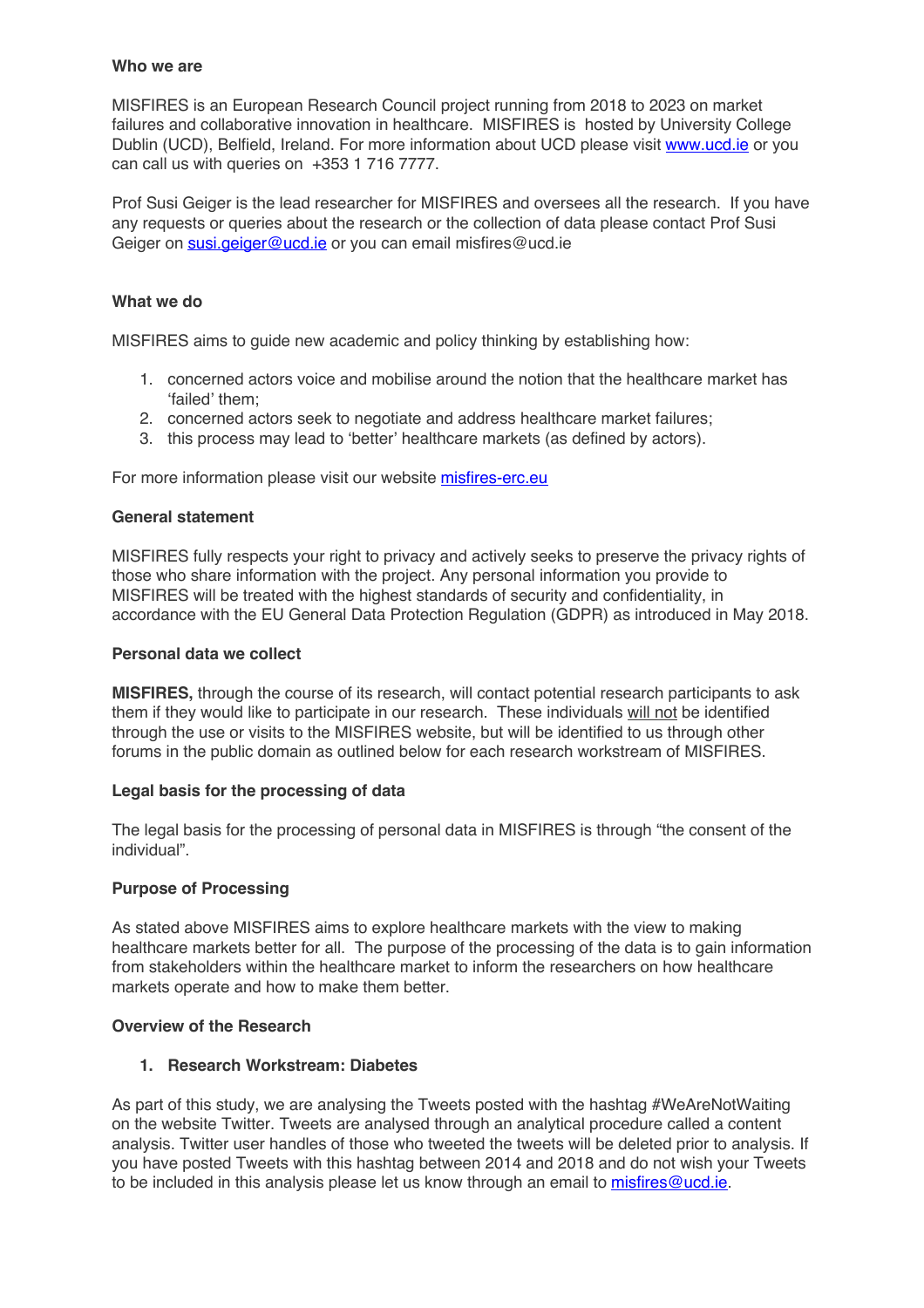We are interviewing research participants with an express interest or publicly stated interest in Diabetes device innovation, as follows:

- Recruitment for this study will be voluntary among participants that have publicly associated themselves as diabetes advocates for the #WeAreNotWaiting community and contributed to the #WeAreNotWaiting movement on Twitter (including type-1 diabetes patients, parents of children with type-1 diabetes).
- Recruitment for this study will be voluntary among patient entrepreneurs and participants from open-source diabetes communities that have publicly associated themselves with the #WeAreNotWaiting community and contributed to the #WeAreNotWaiting community on Twitter (including Nightscouts, Tidepool, DiabetesMine, OpenAPS).
- Recruitment for this study will be voluntary among participants from diabetes device manufactures (such as Dexcom).
- Recruitment for this study will be voluntary among participants from governmental bodies (including EMA and FDA).

# **2. Research Workstream: Genomics**

We will interview persons in an organizational capacity only from the following sectors

- Professionals in charge of participant recruitment in data-driven medical projects/companies
- Professionals in charge of managing participants' feedback and engagement at decisionmaking level in the same projects/companies
- Participant advisory board members for the initiatives/organisations mentioned above, to be interviewed strictly only in their organizational and not personal capacity.

Permission will be sought on an individual basis through contacting informants by publicly available means (e.g. LinkedIn profiles) or through recruitment through the organization in question. Recruitment for this study will be voluntary among participants that have publicly associated themselves as spokespersons for the biorights or data privacy movements. Recruitment will be voluntary among industry representatives and persons in a public office or in an organisational capacity, who will be identified through their public or organisational roles. Recruitment will be voluntary among participant advisory board members.

# **3. Research Workstream: Hepatitis C**

We will interview persons in an official (organizational) capacity only from the following sectors

- Spokespersons for access to medicines organisations
- Persons in a public office, e.g. from the Department of Health or the European Patent Office.
- Industry representatives (e.g. from pharmaceutical associations) in an organizational capacity

Permission will be sought on an individual basis through contacting informants by publicly available means only (e.g. LinkedIn profiles). Recruitment for this study will be voluntary among participants that have publicly associated themselves as spokespersons for the access to medicines movement. Recruitment will be voluntary among industry representatives and persons in a public office, who will be identified through their public or organisational roles.

# **Recipients of personal data**

Only the MISFIRES researchers will have access to this data and a designated 3rd party transcriber (please see the section below). All research participants will be informed about the recipients of the personal data and would need to sign a consent form approving this sharing of data prior to the data collection.

# **Transfer of personal data**

The data will be transferred to a designated 3rd party transcriber who has agreed to and signed a GDPR agreement with UCD.